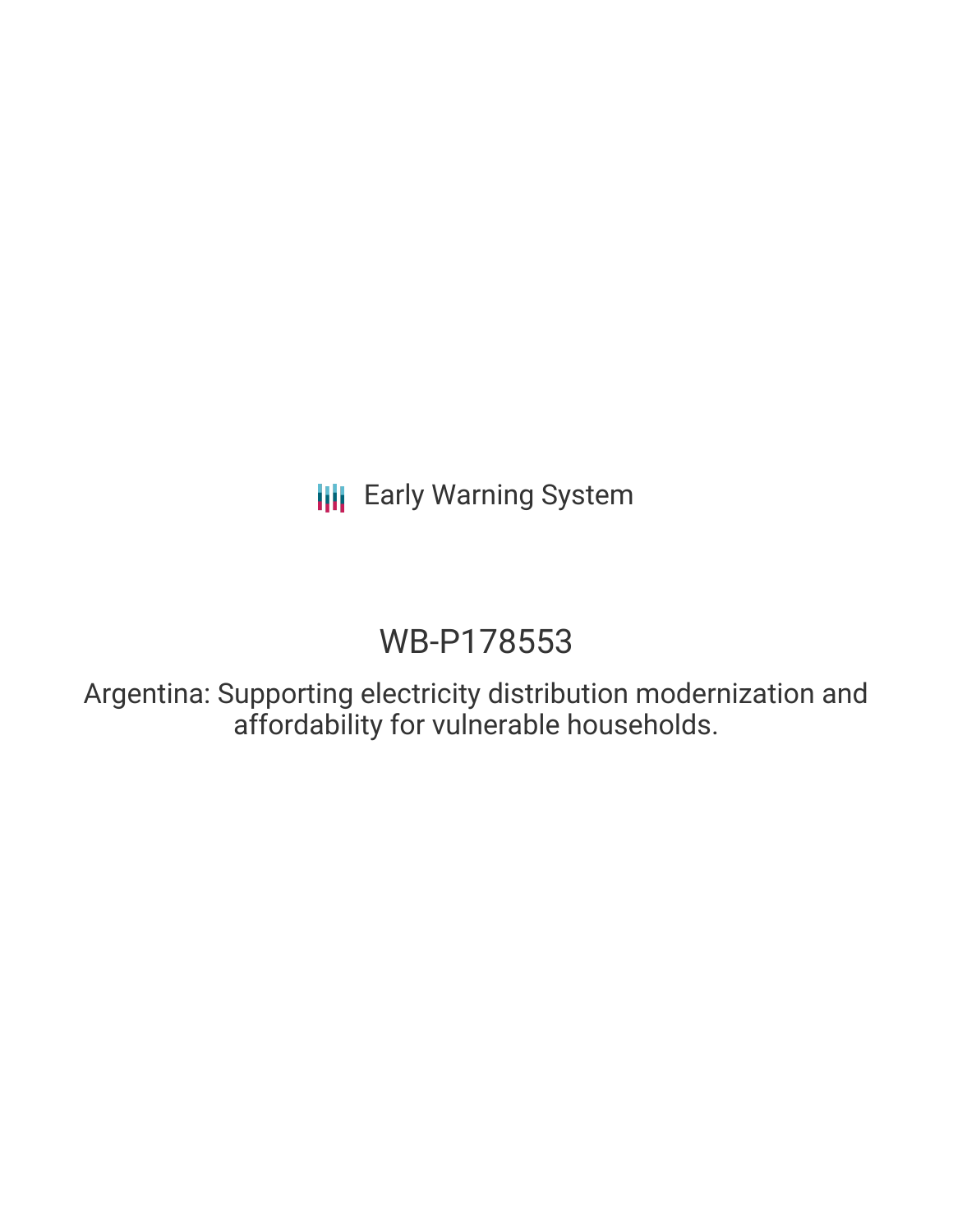



## Early Warning System

Argentina: Supporting electricity distribution modernization and affordability for vulnerable households.

### **Quick Facts**

| <b>Countries</b>               | Argentina               |
|--------------------------------|-------------------------|
| <b>Financial Institutions</b>  | World Bank (WB)         |
| <b>Status</b>                  | Proposed                |
| <b>Bank Risk Rating</b>        | U                       |
| <b>Borrower</b>                | Government of Argentina |
| <b>Sectors</b>                 | Energy                  |
| <b>Investment Type(s)</b>      | Loan                    |
| <b>Investment Amount (USD)</b> | \$215.00 million        |
| <b>Loan Amount (USD)</b>       | \$215.00 million        |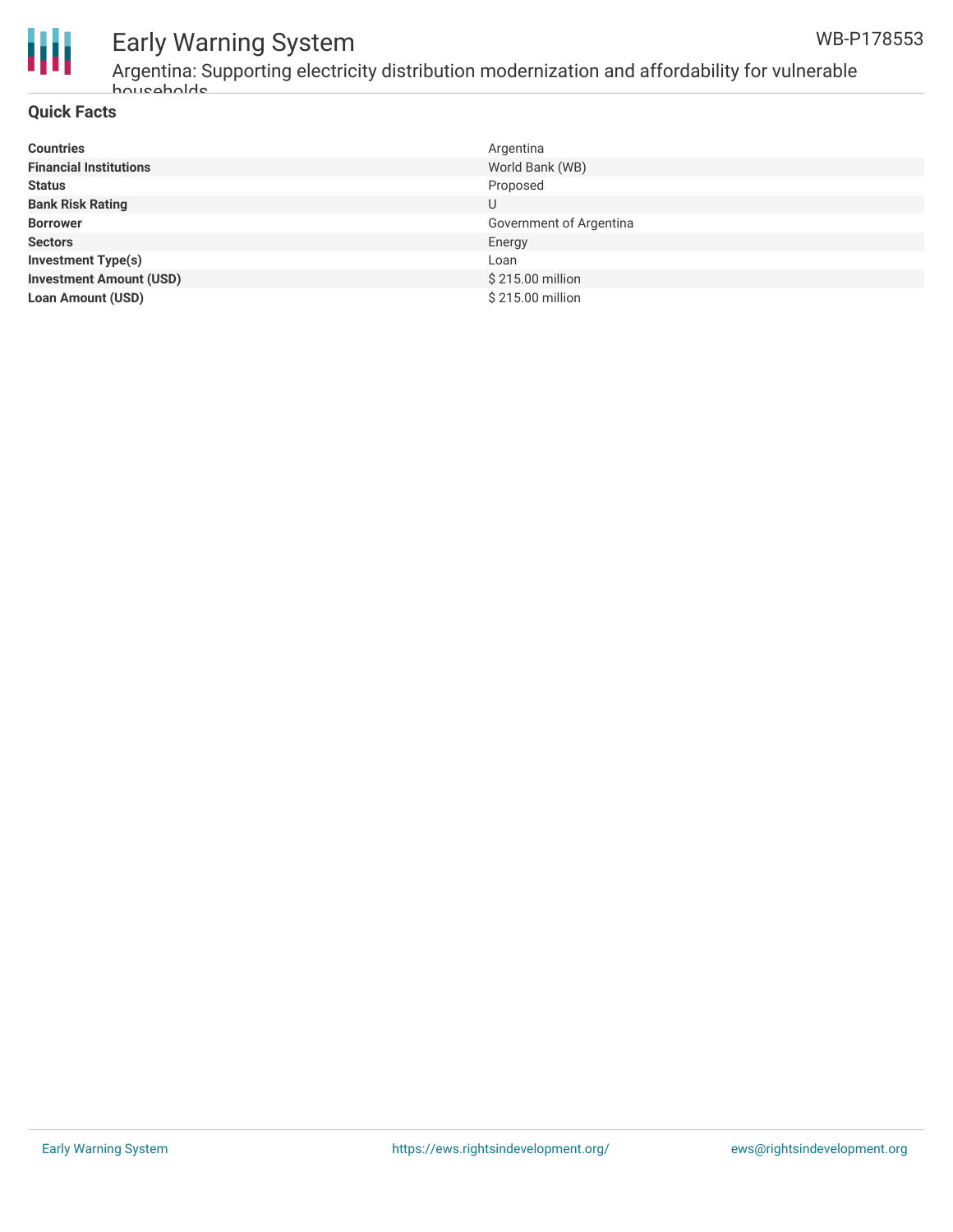

### Early Warning System Argentina: Supporting electricity distribution modernization and affordability for vulnerable households.

### **Project Description**

According to the Bank´s website, the objective of the project is to improve the sustainability of the electricity sector by strengthening the performance of distribution companiesand by fostering ene rgy efficiency for vulnerable households.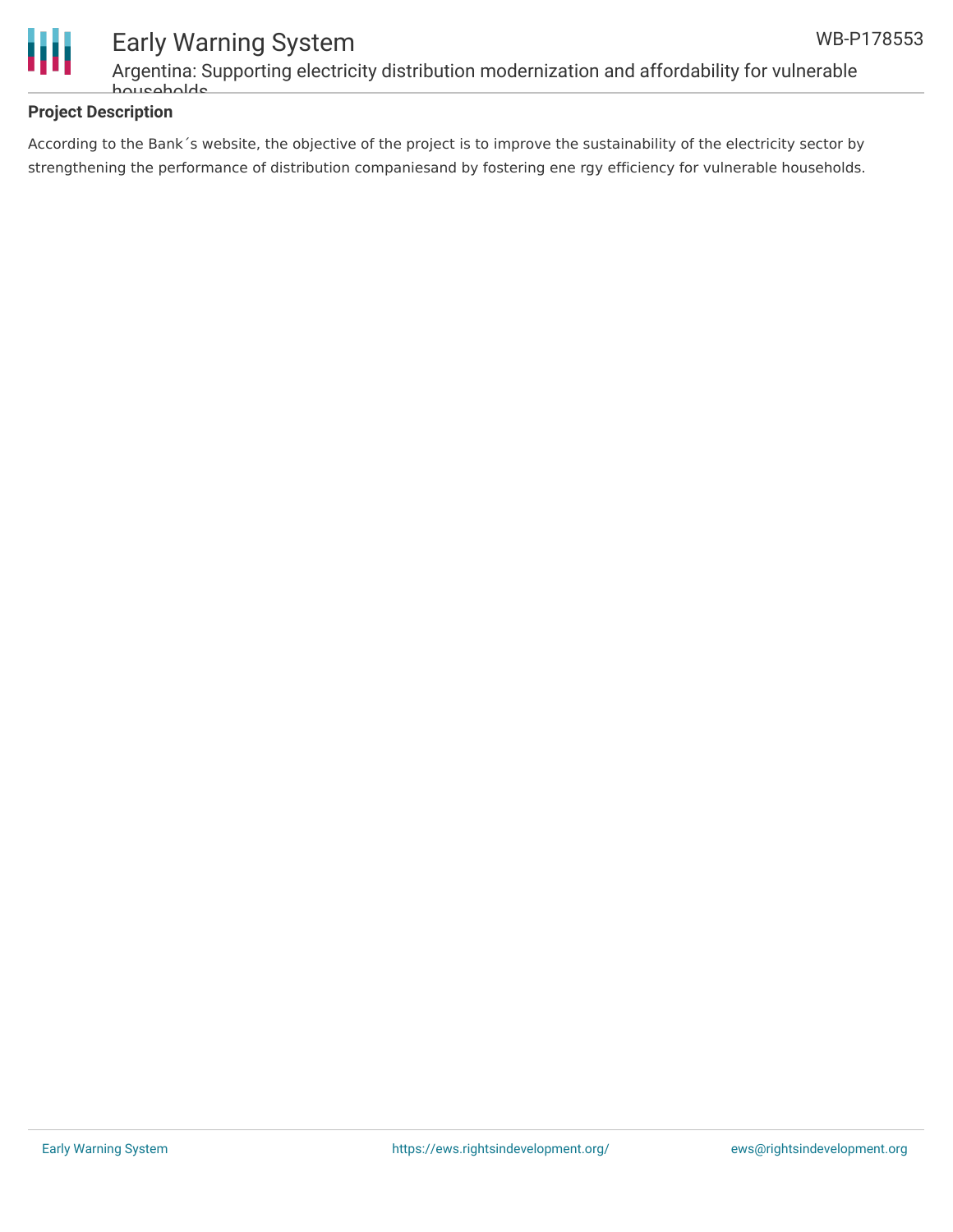



### Early Warning System

Argentina: Supporting electricity distribution modernization and affordability for vulnerable households.

### **Investment Description**

World Bank (WB)

The description of investment type was not available at the time of the snapshot.